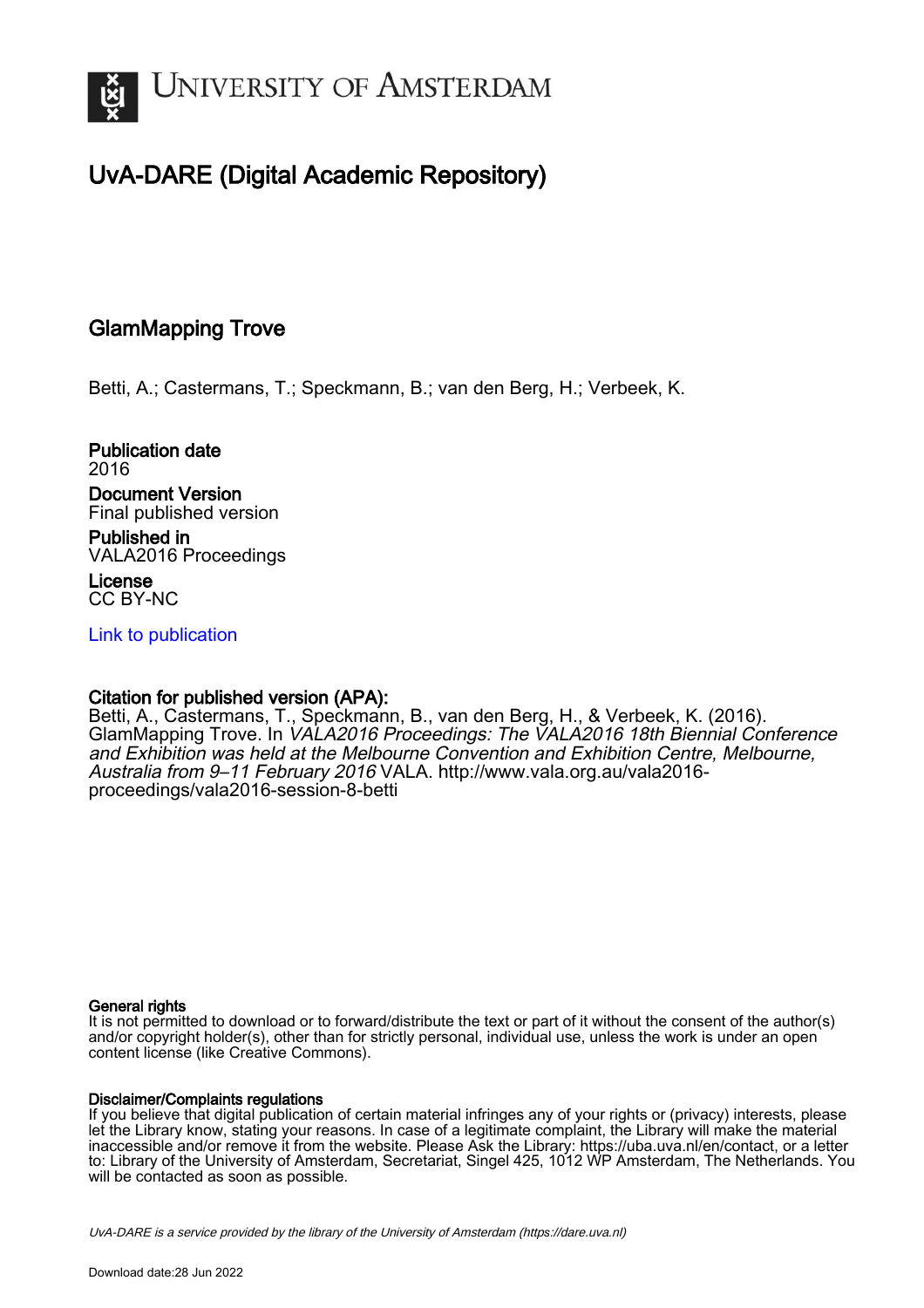# **GlamMapping Trove**

Arianna Betti Professor and Chair (Philosophy of Language) University of Amsterdam, Department of Philosophy & Institute of Logic, Language and Computation [A.Betti@uva.nl](mailto:A.Betti@uva.nl)

> Thom Castermans PhD student (Computer Science) Eindhoven University of Technology [t.h.a.castermans@tue.nl](mailto:t.h.a.castermans@tue.nl)

> Bettina Speckmann Professor (Computer Science) Eindhoven University of Technology [b.speckmann@tue.nl](mailto:b.speckmann@tue.nl)

Hein van den Berg Assistant Professor (Philosophy) VU Amsterdam & University of Groningen [h2.vanden.berg@vu.nl](mailto:h2.vanden.berg@vu.nl)

Kevin Verbeek Assistant Professor (Computer Science) Eindhoven University of Technology [k.a.b.verbeek@tue.nl](mailto:k.a.b.verbeek@tue.nl)

#### *Abstract:*

*This paper presents the current state of development of GlamMap, a visualisation tool that displays library metadata on an interactive, computer-generated geographic map. The focus in the paper is on the most crucial improvement achieved in the development of the tool: GlamMapping Trove. The visualisation of Trove's sixtymillion book records is possible thanks to an improved database structure, more efficient data retrieval, and more scalable visualisation algorithms. The paper analyses problems encountered in visualising massive datasets, describes remaining challenges for the tool, and presents a use case demonstrating GlamMap's ability to serve researchers in the history of ideas.*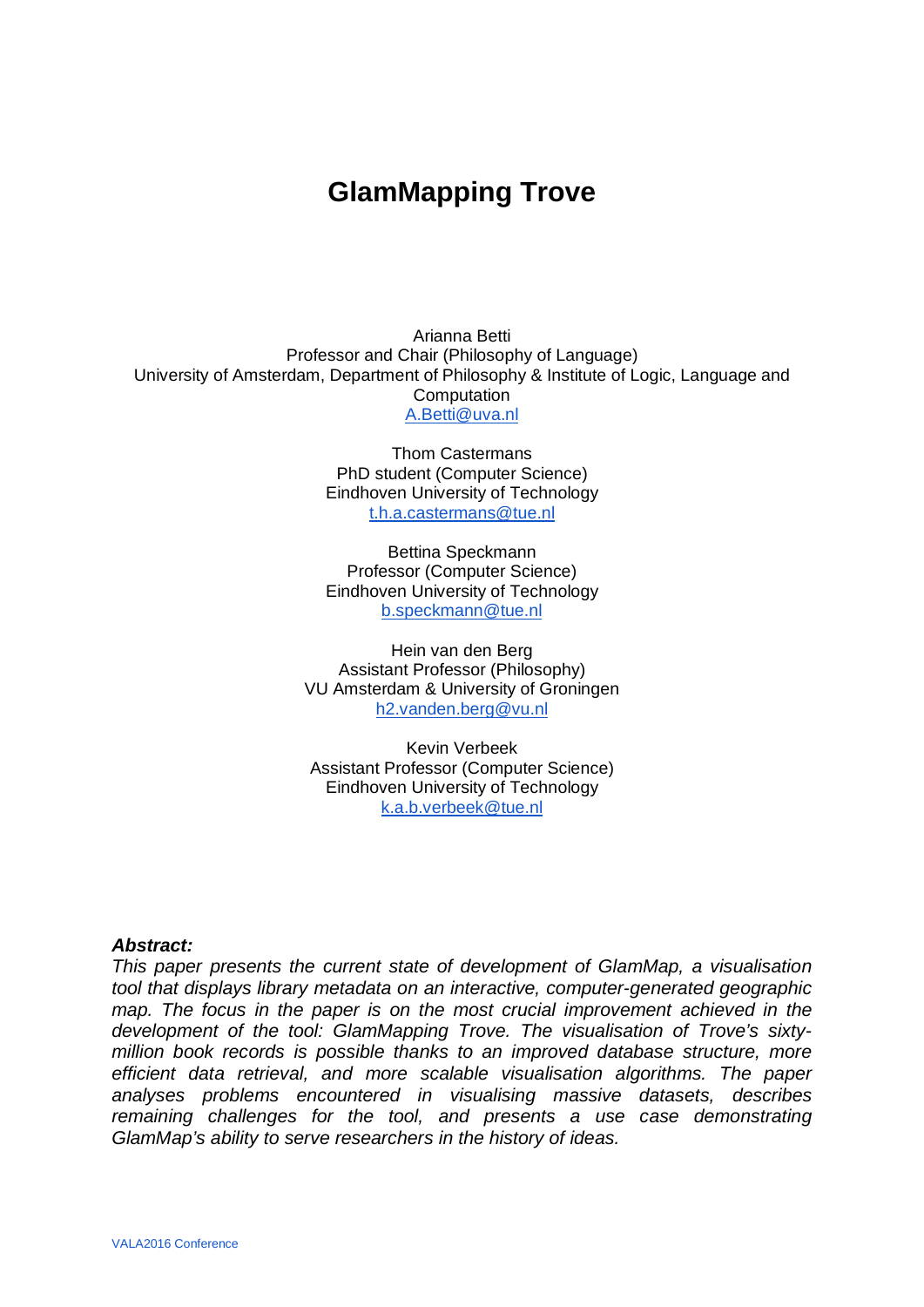### **1. Introduction**

The fields of information visualisation and visual analytics within computer science develop computer-supported, interactive, visual representations that allow users to extract meaning from large and heterogeneous data sets. While such visual techniques have become common practice in the sciences, they are little employed by libraries, despite similar increases in available data. Something similar is witnessed in areas of the humanities that depend crucially on library resources for their data, such as book history, philosophy, or literature studies. Take for instance a humanities projects in which *geo*visualisation is particularly important, one in which researchers wish to map places of publications of certain books in certain years to unveil certain important centres of book production. Such projects would typically employ remarkably basic computer-supported visualisations, often simply pins on a free-to-use Google map layer. Such visualisations are a far cry from state-of-the-art research solutions in visual analytics. What could be the cause of lack of awareness of such research solutions? The cause seems directly related to problematic aspects of visualisation software tools currently on offer, as existing tools present shortcomings in one or more of the following aspects: scalability, speed, openness, insightfulness, flexibility & user-friendliness.

From the point of view of libraries and large-scale library aggregators such as WorldCat or Trove, it is particularly important to employ technological solutions for visual analytics that are capable of addressing all these problems at once. Only in this manner can the changing needs of a large, varied group of users of possibly interlinked large-scale collections of (meta)data be adequately satisfied.

This paper presents the current state of development of the visualisation software GlamMap as a tool with an unrivalled combination of scalability, speed, openness (as it is non-proprietary), insightfulness, flexibility, and user-friendliness. GlamMap employs iterative development, whereby an early prototype is iteratively refined in design and functionality, based on user feedback. It is now possible to present a version with several important improvements compared to the first prototype of GlamMap presented at VALA 2014 (Betti et al. 2014).

The focus here is on the most crucial improvement recently achieved in the technical development of the software: GlamMapping Trove. The improvement is in fact twofold: the visualisation of all of Trove's sixty-million book records, and the new software design, which is better suited to the new algorithm's adaptive scaling for large-scale datasets. A new use case based on the Trove dataset as an example of a large-scale bibliographic dataset is presented, to demonstrate adaptive scaling and flexibility to serve heterogeneous users and needs. An analysis of problems encountered in acquiring large datasets to test the scalability of the software and consequent repercussions on certain groups of users is also presented. An analysis of open challenges and future perspectives for the software is provided, and the paper concludes with a brief description of the history and user evaluation of GlamMap.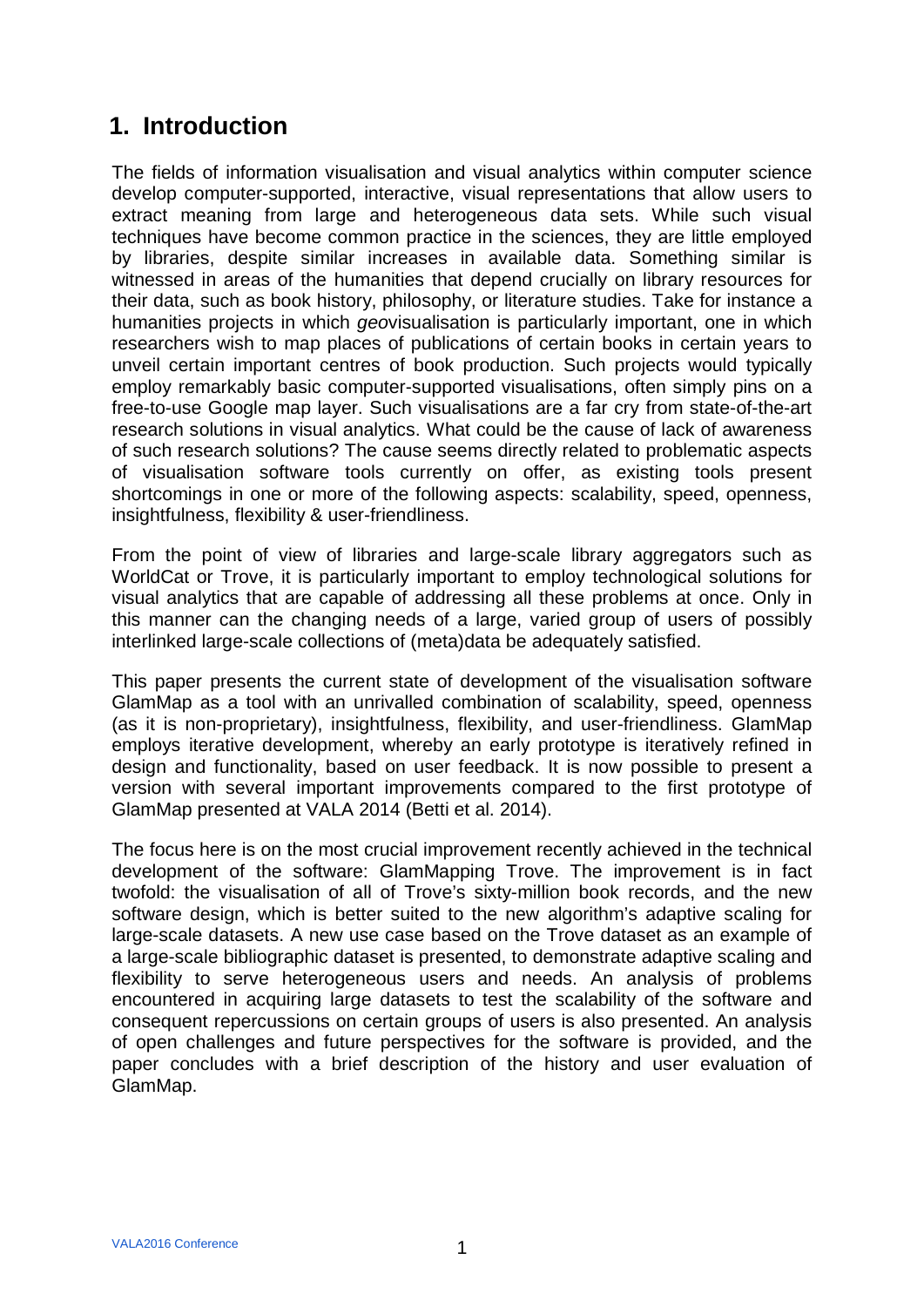### **2. Libraries, researchers and cutting-edge technology**

Visual analytics techniques that allow the extraction of meaning from large and heterogeneous data sets have become common practice in the sciences (see e.g. Kellogg et al. 2008; Preim & Oeltze 2008; Van Mameren, Peterman & Wuite 2008). However, such techniques are little employed by libraries, despite similar increases in available data. In view of this, it is little wonder that similarly low levels of engagement with state-of-the art technologies can be witnessed in the practice of library users whose work substantially depend on accessibility and (re)usability of bibliographic (meta)data - researchers such as historians of philosophy, intellectual historians, scholars in comparative literature, and in book studies (henceforth this group of users is what is meant when talking about ´text-based humanities researchers').

The work of this group of library users is most directly affected by the extent to which libraries are able to offer quick and easy access to high-quality bibliographic data for exploration. One specific type of use case involving library metadata for this user group are geovisualisation projects, i.e. projects in which datasets including locations (e.g. locations of printers, places of intellectual production) are interpreted as offering significant information for a certain research question, when visualised on a geographical map. One such use case is highlighted in section 5 below.

Geovisualisation projects of this kind tend to employ, typically, remarkably basic computer-supported visualisations, often simply pins on a free-to-use Google map layer.<sup>[1](#page-18-0)</sup> Such visualisations are a far cry from state-of-the-art research solutions in visual analytics. Why are basic solutions so widely adopted? What could be the cause of lack of awareness of state-of-the-art research solutions? The answer to this question is rather complex, as disparate factors play a role. Among the latter could confidently be listed a number of sociological, organisational and public policy-related factors. These factors include the sociology of collaboration among research groups in academia from different fields and their different practices, the complexity of interaction between research groups and institutions outside academia in the business and cultural heritage, otherwise known as GLAM (galleries, libraries, archives and museums) sector, trends in governmental public sector funding policy, both local and across the globe, and the nature and the managerial organisation of the GLAM sector.<sup>[2](#page-18-1)</sup> Next to these factors, however, it is important to highlight a significant cluster of causes that seem to be more specifically related to certain problematic aspects of visualisation software tools currently available on the market, among which are some causes of a purely technological nature.

A combination of research on visualisation tools, expert user testing, peer-group evaluations and market research that has been conducted within several projects between 2010 and 2015 on the basis of interdisciplinary research meetings, internal evaluation, workshops and interviews<sup>[3](#page-18-2)</sup> has shown the following. Libraries are interested in new opportunities to visualise information and data they have on maps. The main rationale for this is to improve the accessibility of their information for society, and to improve awareness for their information towards citizens. Likewise, humanities researchers are interested in accessing library data in a way which is fast, immediate, flexible, insightful, attractively designed and, most importantly, require low resources overall (little money, little time, and low technological skills).<sup>[4](#page-18-3)</sup>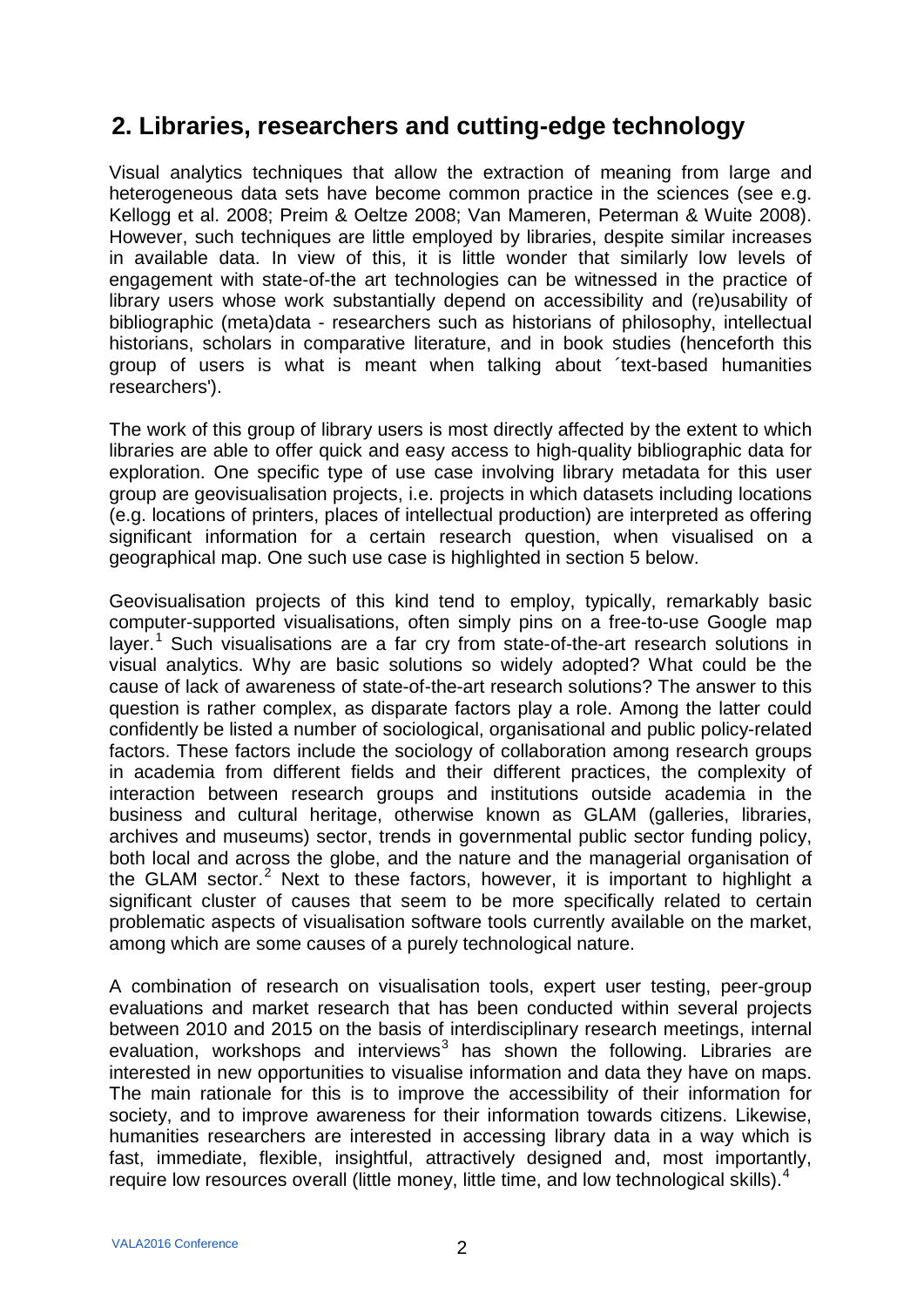These desiderata prove unmatched by the most common solutions available on the market. Currently, the market shows a gap between traditional GIS professional commercial products, such as ESRI's GeoWeb/ArcGIS<sup>[5](#page-18-4)</sup> or Pitney Bowes' MapInfo<sup>[6](#page-18-5)</sup> and the free-to-use, lightweight, internet-based, open-to-all Google Maps, and the (slightly) more sophisticated  $CartoDB<sup>7</sup>$  $CartoDB<sup>7</sup>$  $CartoDB<sup>7</sup>$  or Palladio<sup>[8](#page-18-7)</sup>. Existing visualisation tools present shortcomings in one or more of the following aspects: scalability, speed, openness, insightfulness, flexibility & user-friendliness. The fact that existing tools show these problematic aspects seems to relate in an interesting way to the sociological, organisational and public policy-related factors mentioned above. For instance, one participant at one of the GlamMap workshops from a national library has pointed out the following two difficulties as far as the implementation of innovation in the library world is concerned. First, GLAM users tend to be conservative (and thus innovation-resistant). For these users, the threshold to employing new technological solutions, especially solutions that are not out-of-thebox and need instead to be developed or at least adapted for a research purpose in an interdisciplinary setting, is typically too high. Second, due to funding limitation, both as regards staff and non-staff resources, when it comes to engaging in new projects geared towards research and innovation, libraries need to make choices, and at the moment priority is given to digitisation (i.e. focus on bringing full-text data in the library system).  $9<sup>9</sup>$  $9<sup>9</sup>$ 

When directly asked to evaluate GlamMap, researchers judged the tool to be attractive for researchers, because it is as free as putting pins on Google Maps, but it was judged to be more flexible, insightful and beautiful. With respect to its alternatives, GlamMap is interesting for libraries because it has an unrivalled combination of scalability (especially as regards clustering of massive amounts of data), speed, flexibility, openness, user-friendliness and insightfulness. The current prototype of GlamMap described in section 4 is currently able to visualise all of the 60 million records of Trove, the biggest aggregated repository of bibliographic metadata of the Australian continent, in a fast, attractively designed, and effective way. There are grounds to conclude that the use of visualisation tools such as GlamMap in library (project) portals - especially aggregators, and consortia such as Europeana - might contribute to spreading awareness among users as to the existence of more sophisticated visualisation solutions, and might result in increased demand for more insightful, state-of-the-art visualisation technologies.

At the moment, GlamMap is being further developed within the project *Visual Analytics for the World's Library Data* (2015-2019). In this phase, the authors have chosen to develop GlamMap within strategic partnerships, and to give priority to develop fully customised solutions for software and services for specific groups of users such as researchers, libraries, and other GLAM actors. There will be regular releases of the well-researched and well-tested components of GlamMap as free software, while in the meantime developing and testing of new innovative features in a closed environment will continue. The most recent focus of development, as will become clear in section 4, has been on scalability.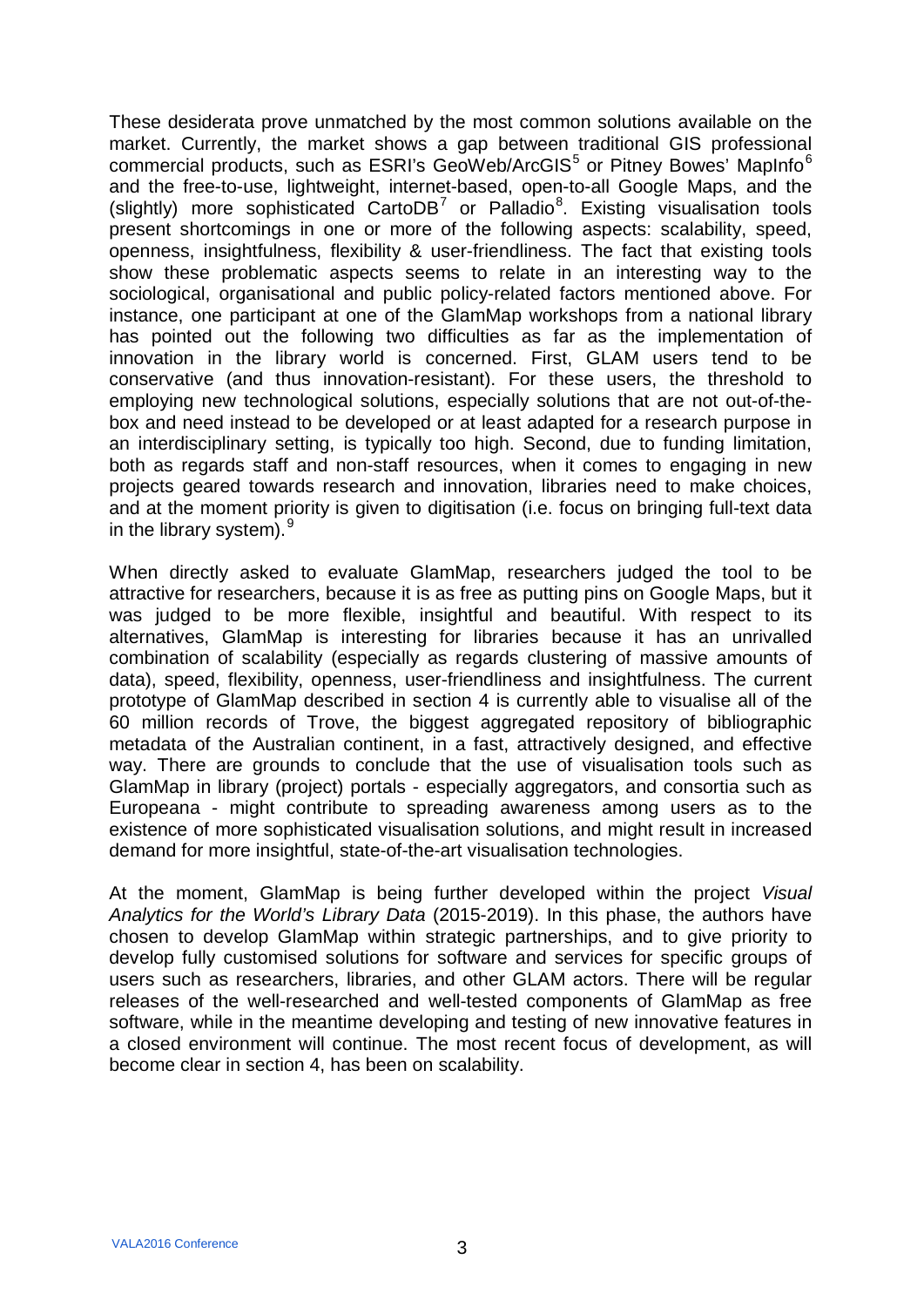### **3. Related Work**

There are different ways to visualise library metadata. Typical search engines provide search results as lists, which are often long and hard to interpret, because they provide little context and clues to the magnitude of the result. Considerable effort has been put into systems to visualise search engine result pages. Most of these approaches rely on a hierarchy in the metadata, such as the Dewey Decimal classification or other schemes. Compact visualisation of hierarchies can, for example, be attained by treemaps, which are confined to a predefined rectangular region (Clarkson et al. 2009). Another area that has received much attention is topic visualisation over large document collections (see, e.g., Collins et al. 2009; Cui et al. 2011; Oelke et al. 2014). Visual topic analysis systems help users to explore and understand topic evolutions. Sets of independent topics can be visualised by tag clouds (Collins et al. 2009), but this technique is less suitable for tracking evolution of multiple, dependent topics. Cui et al. (2011) have proposed a river-flow-based visual metaphor to handle the latter case. The Bohemian Bookshelf (Thudt et al. 2012) is a system that is aimed at discovery in digital book collections. The system does not work with text-based queries, but provides the users with a playful environment that can be considered a digital parallel to browsing bookshelves. The idea is that this encourages and supports serendipitous discoveries.

Another, rather intuitive way to visualise library data, is to represent data geographically, by depicting, for example, the place of publication of documents on a geographic map. This approach has guided the development of GlamMap. This approach is also adopted by the Alexandria Digital Library Project (Smith 1996; Ancona et al. 2002), GeoVIBE (Cai 2002), The Digital Public Library of America (DPLA 2015), OCLC's mapFAST prototype (OCLC 2015), and Europeana's 4D interface (e4D) prototype for Europeana (Europeana 2015). As shown at VALA 2014, GlamMap differs from these geographic and information retrieval tools by providing advanced zooming techniques that help users to preserve their mental map while interactively exploring the visualisation (Betti et al. 2014). Bibliographic items published at a certain geographic location are visually represented by square clusters of differing sizes. For example, when inspecting all the items published in the area of London (England), the user is provided with a preview of the sub-clusters that will result from zooming in, such as clusters of items published in Bath, Wolverhampton and Shaftesbury. The user can subsequently explore these various sub-clusters by further zooming in. Through these advanced zooming techniques, which are not provided by other tools, GlamMap provides the user with both a general overview of items published in large geographical areas, and with the ability to interactively explore individual items published at specific geographic locations. Finally, as mentioned, there exist (commercial) tools such as CartoDB [\(https://cartodb.com/\)](https://cartodb.com/) and Palladio [\(http://hdlab.stanford.edu/projects/palladio/\)](http://hdlab.stanford.edu/projects/palladio/) that allow users to geographically visualise data on a map. GlamMap provides more sophisticated and informative visualisations than these tools, insofar as GlamMap, as opposed to CartoDB and Palladio, provides users with a higher quality clustering of data and visualises multiple attributes of data (e.g., year of publication, place of publication, number of publications).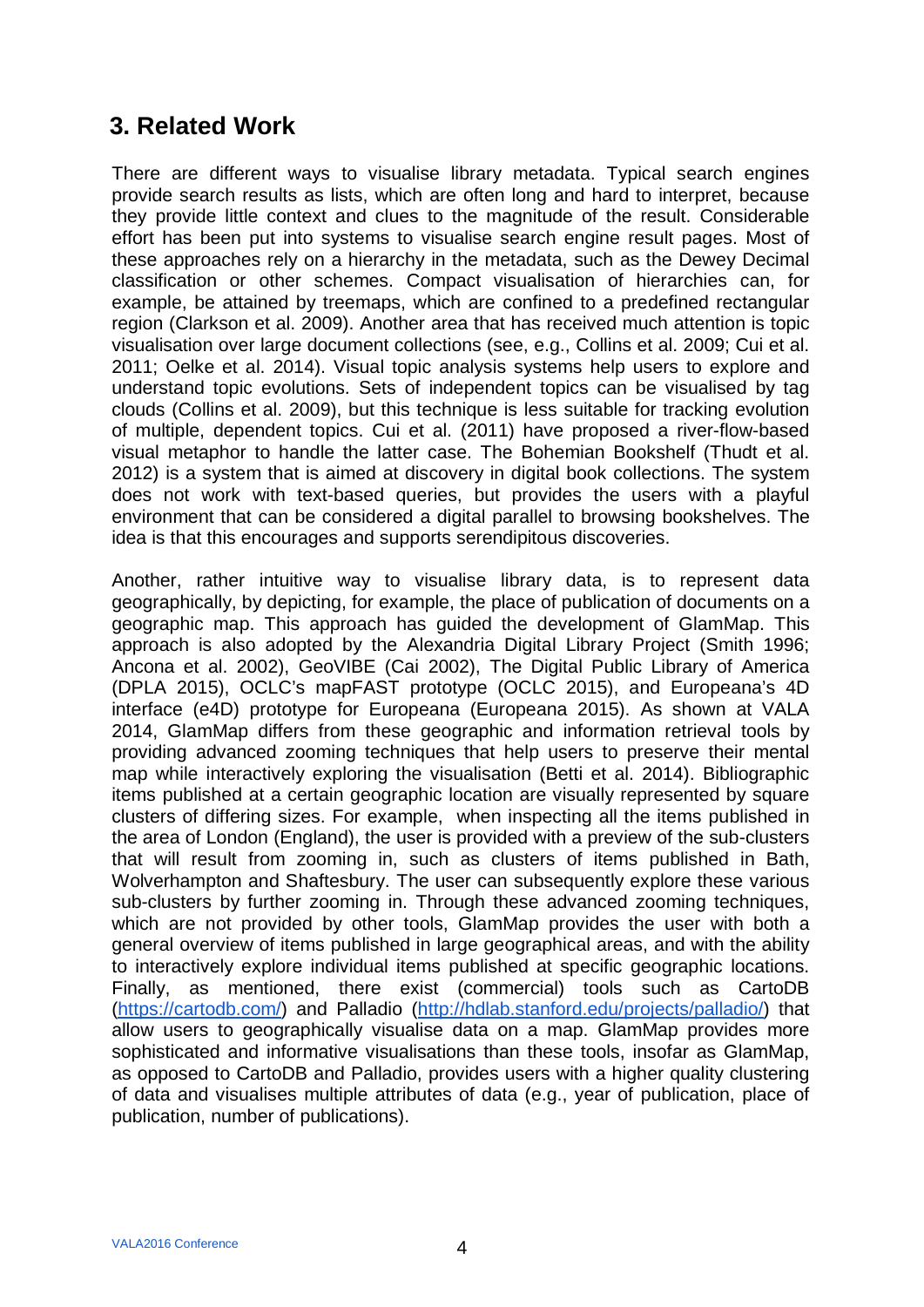## **4. GlamMapping Trove**

As already demonstrated at VALA 2014 (Betti et al. 2014), the first prototype of GlamMap was perfectly able to interactively visualise the bibliographic metadata of a dataset of several thousands of bibliographic records, like Wilhelm Risse's *Bibliographica Logica* (Risse 1965), a standard reference work on the history of logic. However, the size of this dataset pales in comparison to the datasets of large-scale aggregators such as WorldCat or Trove, which consist of tens or hundreds of millions of records. Unfortunately, the first prototype of GlamMap was not designed to be scalable to such datasets. Significant changes to GlamMap's system and design were needed, even just to show the data of Trove, and further challenges remain for complete interactive exploration of such very large datasets. The current version of GlamMap supports interactive zooming and panning of the complete Trove data set (see Figures 1 and 2 or explore Trove in GlamMap using the interactive prototype at<http://glammap.net/glamdev/maps/5><sup>10</sup>).



Figure 1: GlamMapping Trove.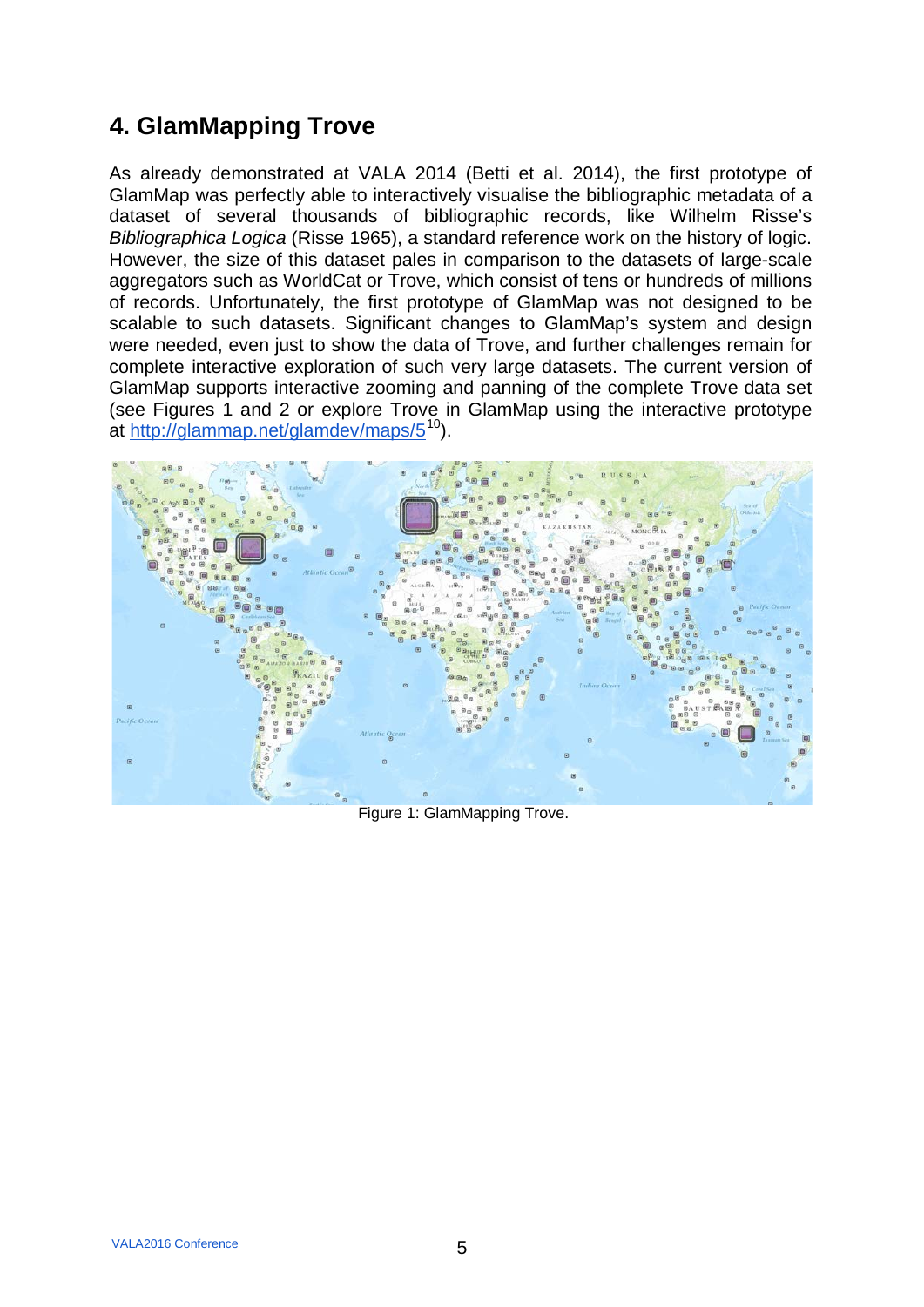

Figure 2: GlamMapping Trove (detail).

The scalability of GlamMap is influenced by two main aspects: performance and visual design. The performance aspect is clear: obtaining and visualising the data for datasets with millions of records is much slower than for datasets with thousands of records. Nonetheless, it is important to offer the user an interactive visualisation of the data; at the least, he or she needs to be able to smoothly pan and zoom to relevant locations. Furthermore, the user should clearly not have to wait for hours upon starting the application to view Trove. Offering such a responsive and interactive visualisation of Trove required a significant redesign of GlamMap's system, in particular its database.

The visual design aspect of scalability concerns the symbols shown on the map. In the first prototype, the size of a symbol corresponds directly to the number of records at that location, where the area of a symbol grows linearly with respect to the number of records. However, large datasets like Trove tend to have a much larger variance with respect to the number of records at different locations. The linear scaling thus results in a visualisation essentially consisting of one large symbol, prohibiting useful insight into the data. It was therefore necessary to employ other scaling techniques to provide meaningful visualisations of large datasets.

#### **4.1 Improving performance**

The first challenge of GlamMapping Trove was to actually import the Trove dataset into the project's database. Although this aspect is not directly relevant to the visualisation of the data, it is an important aspect for allowing users to upload their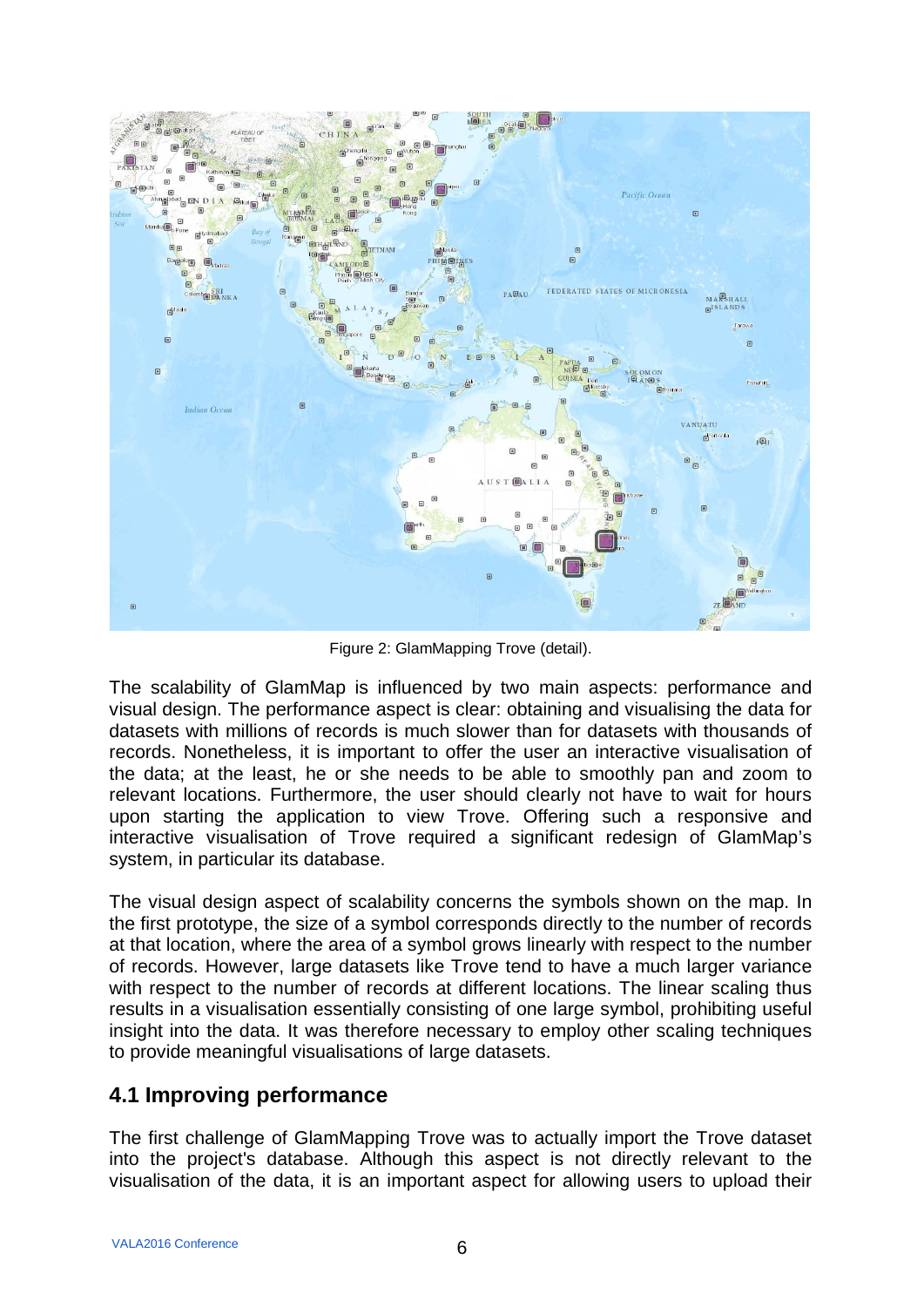own data to GlamMap efficiently, one of the project's design goals. It is aimed to allow users to upload their own BibTeX [\(http://www.bibtex.org/\)](http://www.bibtex.org/) files, from which the system extracts records with associated locations. The location names are translated into coordinates automatically, so that the records can be displayed on the map similarly to how Trove is visualised. The import functionality is still experimental at the moment, but functional. It can be tested at [http://glammap.net/glamdev/bib\\_jobs:](http://glammap.net/glamdev/bib_jobs) users can create an account and log in to be able to upload their BibTeX files for visualisation. These files cannot be too large, though; datasets the size of Trove require special treatment to be imported efficiently.

Importing Trove presented two main problems: (1) efficiently updating the GlamMap database and (2) geocoding the locations. In the first prototype of GlamMap, new records of an imported dataset were inserted one-by-one into the database through a database interface library, and each record was properly validated so that the database structure would remain consistent. For Trove, however, importing the dataset in this way was prohibitively slow. By combining several (about 10,000) update operations into large batch operations, avoiding automatic database validation, and generally bypassing slow operations of the database interface library, it was possible to reduce the computation time by a factor of 2,000. Given that it still takes 6 hours to import Trove, this was a significant and vital improvement.

Additionally, since the Trove dataset contains only location names and not coordinates, it was necessary to translate location names into coordinates, also known as geocoding. Here it is important not to perform geocoding for each record separately, as was the case in the first prototype. Many records refer to the same location, and thus need only a single geocoding operation. Therefore, the first step is to group records with the same location name, and simply perform geocoding afterwards, only once per group. Still, geocoding is quite slow as the process is limited by the rate limit of the geocoding service being used (only 30,000 queries per day). Therefore, currently under investigation are more direct options of geocoding that are not limited in this way.

The next challenge is to visualise the dataset in the GlamMap application. In order to achieve that, it is necessary to extract the relevant data from the database. In particular, to draw the symbols on the map, it is necessary to group the records by location and further categorise them by publication year. In the first prototype, this information was computed on the fly. However, the data in GlamMap's database is organised according to the FRBR (Functional Requirements for Bibliographic Records) hierarchy by the IFLA (International Federation of Library Associations and Institutions), which distinguishes a *work*, its *expressions*, *manifestations* and *items*. Although this is a structured way to store bibliographic records, it does not allow efficient access to the data. To extract the relevant data from GlamMap's database, it was necessary to join all levels of the hierarchy into one table, which is a costly operation. Furthermore, the grouping and categorisation of records still needed to be performed after the join, causing very slow access to the relevant data. In the current version of GlamMap, the join, grouping, and categorisation is already precomputed and stored as such in the database. This allows for much more efficient access to the relevant data. The drawback is that it is harder to add more data to the database and that the database requires more storage space. Nonetheless, these drawbacks are clearly outweighed by the benefits for large datasets such as Trove.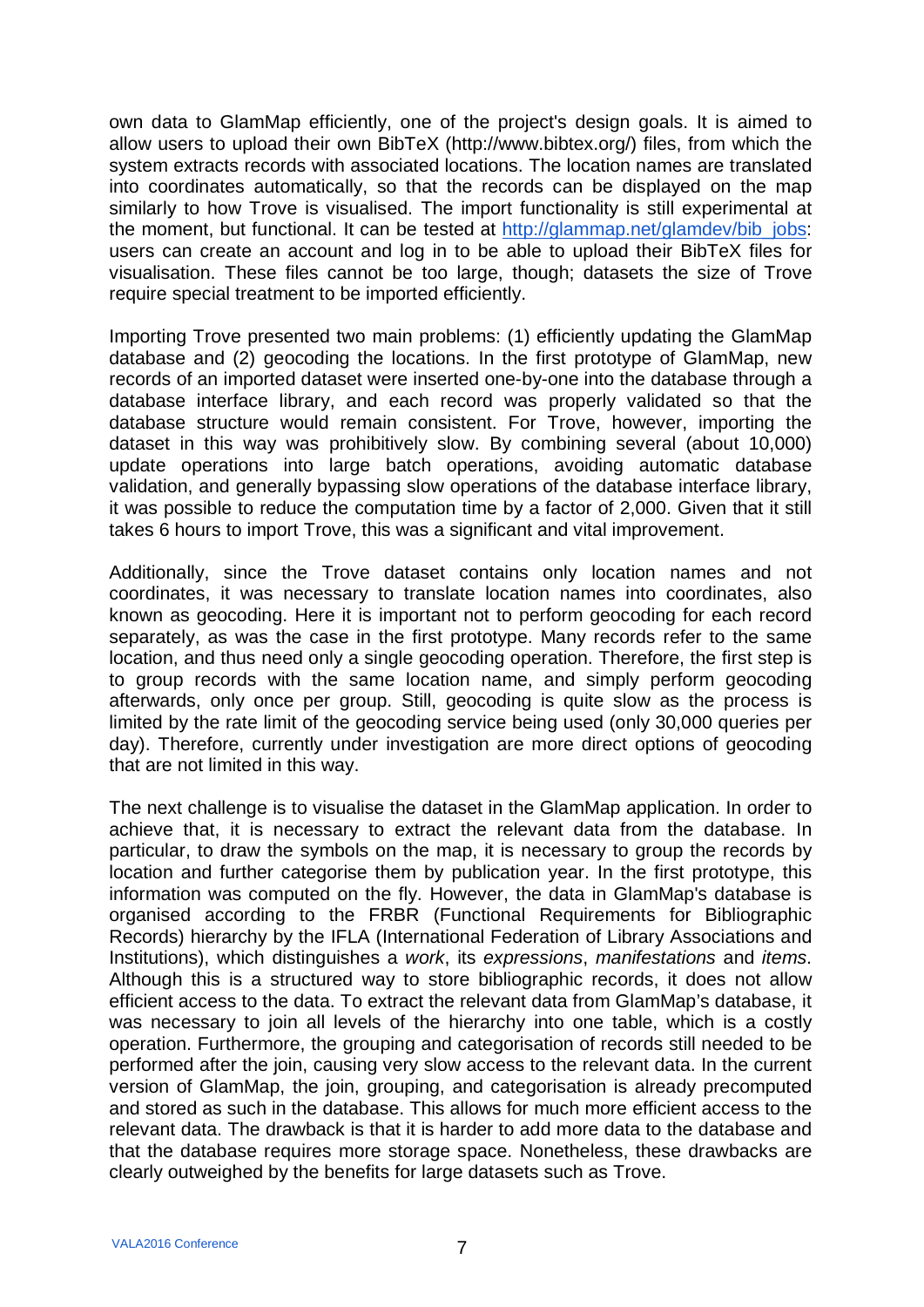The final challenge with respect to performance is the clustering of symbols, which is essential to provide a clear overview of the data. The clustering algorithm in the first prototype proved to be much too slow to deal with the Trove dataset. The main reason for this poor performance was the very accurate computation of symbol sizes. In the version of GlamMap that was presented at VALA 2014, every book was shown as a separate rectangle in the symbols. The position of the rectangles in the symbol was carefully calculated, so that rectangles would not be obstructed by the rounded corners of the symbol. This operation is quite costly and for datasets the size of Trove unfortunately impossible to perform on the fly. It was, therefore, decided to trade accuracy for performance. Records are now simply represented by squares (matching the shape of the symbol) and do not necessarily need to fit within the rounded corners of the symbol. Furthermore, the system no longer draws a separate rectangle for each book, but instead draws all books from the same timeframe as a single polygon. This again improves performance, while keeping the impression the data makes intact. Although the resulting symbol size and representation is not as accurate as in the first prototype, it can be computed orders of magnitude faster, and the differences are not noticeable for a dataset the size of Trove. A side-by-side comparison between the symbols is shown below.



Figure 3: Old and new symbols.

#### **4.2 Improving the visual design**

As already mentioned above, symbol sizes cannot be scaled linearly when GlamMapping Trove. To avoid symbols becoming too large, several compression levels are introduced. The idea is simple: symbols using higher compression levels are displayed smaller than they would be with linear scaling. Higher compression levels correspond to smaller scale factors. The compression level of a symbol is determined by the number of records represented by the symbol, using certain specified threshold values. Symbols at the lowest compression level (level 0) use the standard linear scaling. For Trove, there are two more compression levels, one with threshold value 10<sup>6</sup> and scale factor 25/39 (level 1), and one with threshold value 10<sup>7</sup> and scale factor 4/9 (level 2). Using these compression levels, GlamMap offers a much better overview of the data.

Naturally, to avoid confusion, it must be clear at which compression level a particular symbol is. Therefore, a simple visual encoding is used to communicate the compression level of a symbol. Symbols at compression level 1 have a thicker outer border, and symbols at compression level 2 have a double thick border. This visual encoding allows a user to easily distinguish between the different compression levels.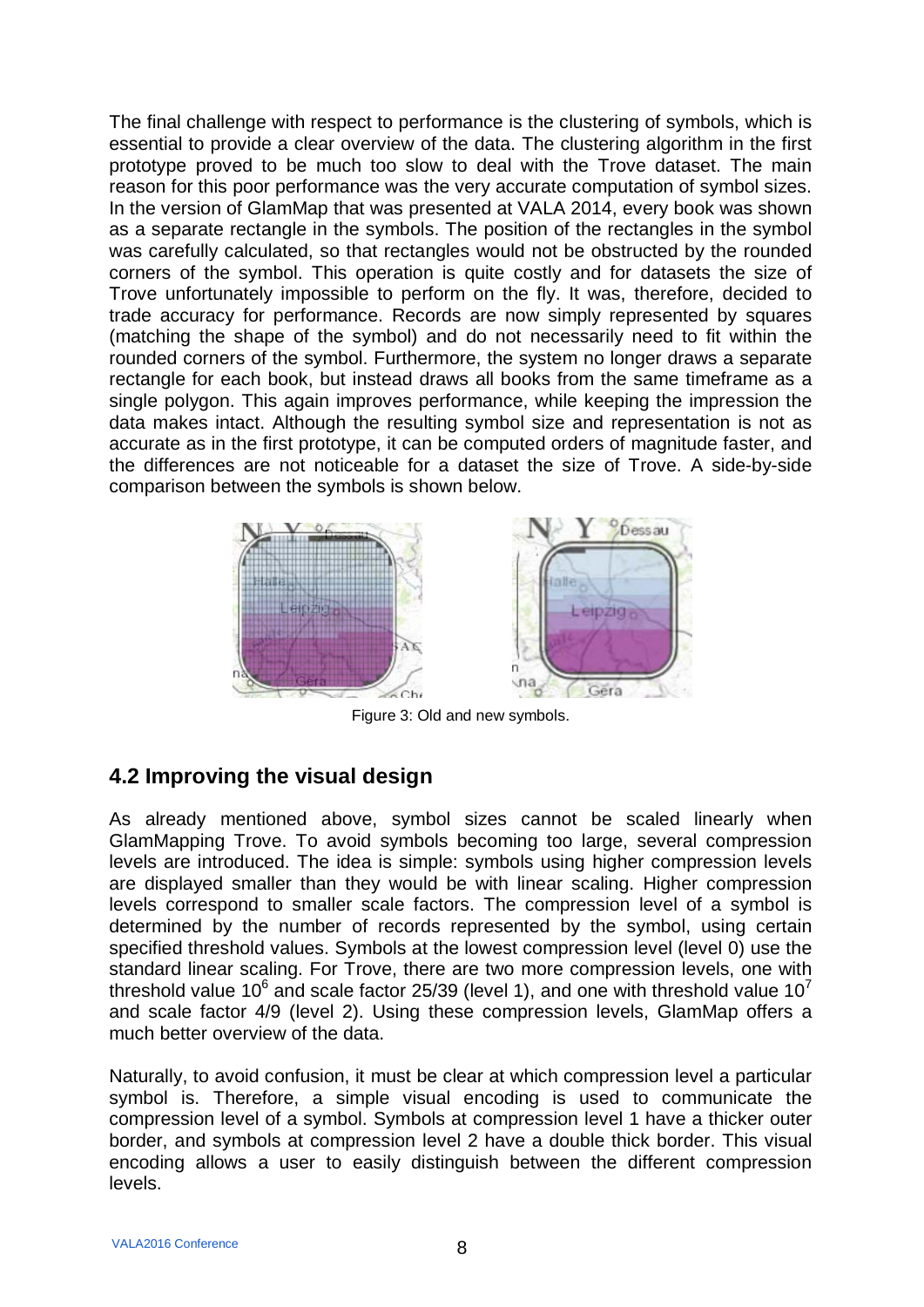

Figure 4: From left to right, compression level 0, 1, and 2.



Figure 5: The symbols for Washington and London are drawn using compressions level 2. Without compression, they would fill most of the map.

#### **4.3 Future challenges**

Although the current version of GlamMap is able to visualise Trove interactively, there are still several features missing and certain aspects that can be improved. Firstly, the geocoding is still not working as well as the authors would like. The locations of Trove records are often not clearly specified in the data, making it hard for many Trove records to be geocoded (currently about 5% of the Trove records cannot be geocoded at all). Furthermore, some locations are geocoded incorrectly, often due to ambiguity or misspellings (or any other problem in the location description). This results, for example, in a significant number of records being mapped to the South Pole, which seems unlikely to be correct (see Figure 6).<sup>[11](#page-18-10)</sup> It is hoped to reduce these problems in the future by developing improved geocoding. However, in the end, GlamMap is also limited by the quality of the data.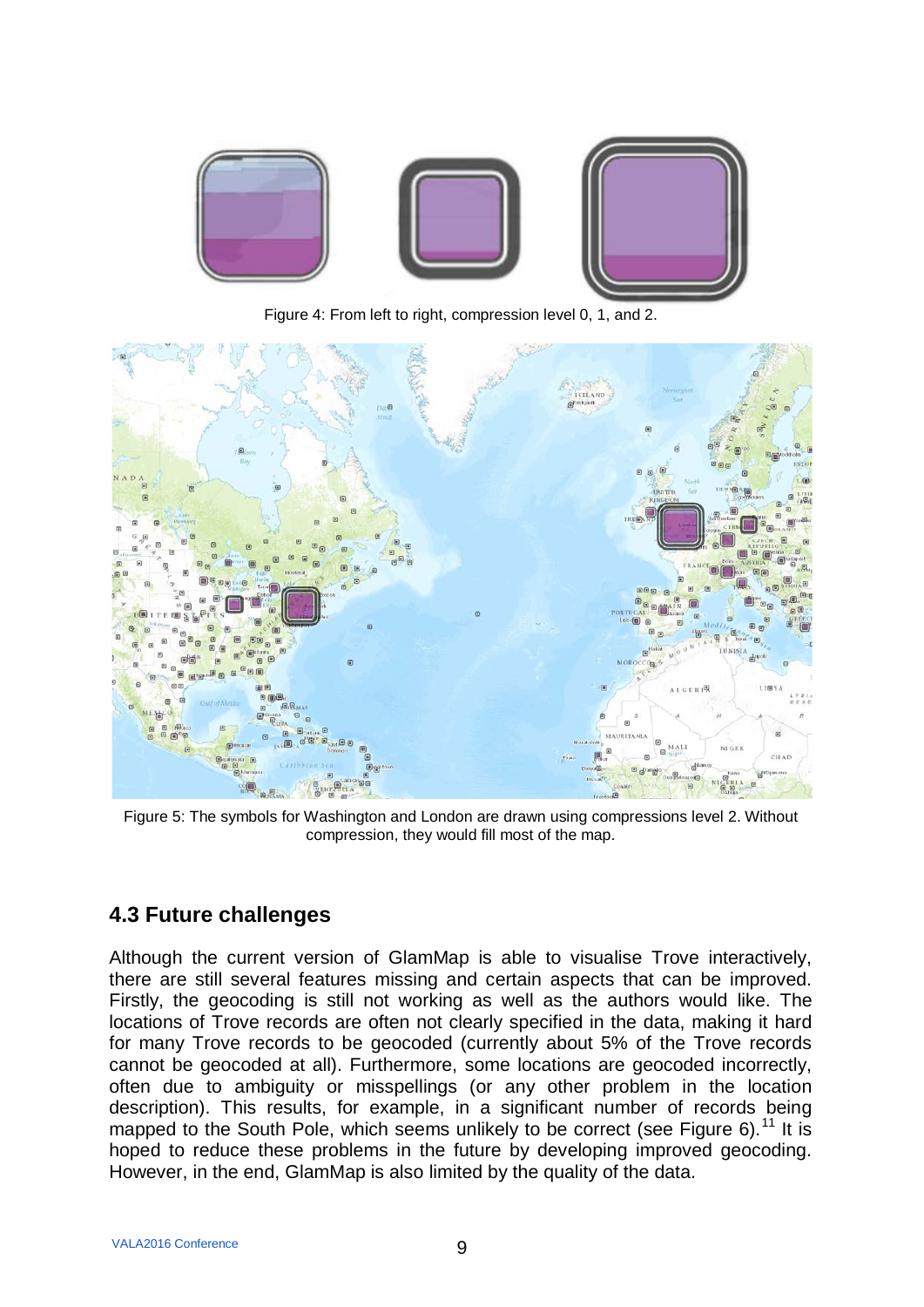

Figure 6: Records are geocoded to have been published at the South Pole.

The system cannot yet interactively filter the Trove dataset, that is, search for authors, or titles or within ranges of publication dates. Even though GlamMap has the tools to perform such data filtering, it was necessary to disable these filtering options for Trove for now as they are prohibitively slow. Even with the new optimised database structure, it takes about a minute to filter on publication year, and much longer to filter on author or title. Given the optimisations already applied to the database, it is likely that the project will require a completely different (distributed) system architecture to achieve near-interactive performance for data filtering on Trove.

Finally, the clustering algorithm that needs to be executed after extracting the data from the database also needs further improvement. This algorithm is particularly slow when the data contains thousands of different locations. The authors are currently investigating new algorithmic techniques to improve the performance of the clustering algorithm.

## **5. Application: History of Ideas**

The authors' previous paper documented the benefits of GlamMap for researchers in the humanities, in particular researchers working within history and philosophy of science (Betti et al. 2014). This paper will demonstrate the utility of the novel visualisation of the Trove dataset for researchers working within the history of ideas.

The history of ideas is a discipline largely founded by the historian Arthur Lovejoy (1873-1962), which traces how concepts change through time. Historians of ideas often identify a concept that has been widely discussed in the history of Western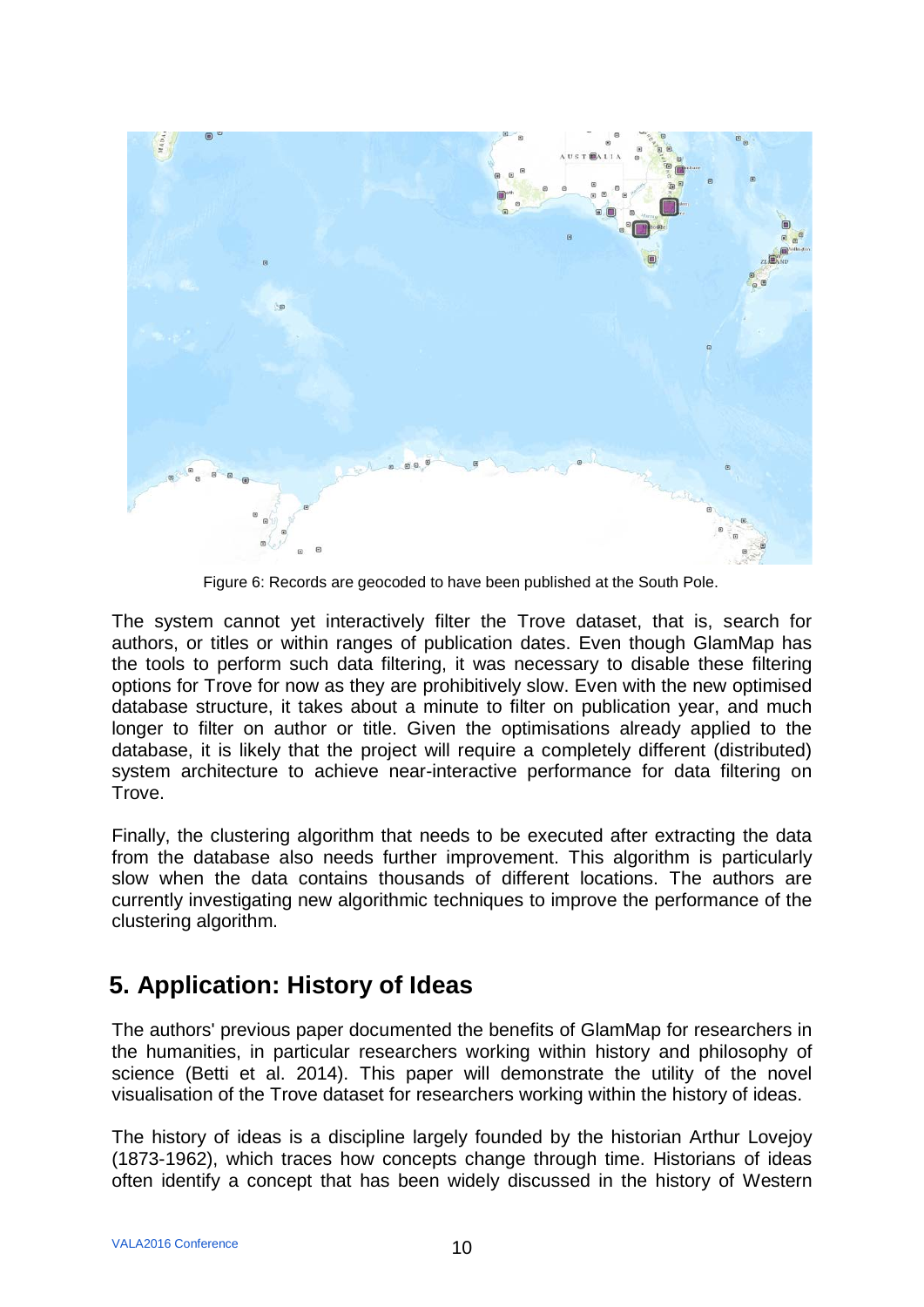thought and trace how the meaning of this concept has changed, taking into account different authors operating within different historical periods and contexts (van den Berg et al. 2014). For example, historians of ideas interested in the development of biology may describe how the concept of *evolution* has changed from antiquity up to the twentieth century, whereas historians of ideas interested in political science may describe how the concept of *democracy* has been construed in different historical periods.

Like many types of research undertaken in the humanities, research in the history of ideas is largely interpretative and strongly text-based. Historians of ideas need access to massive amounts of textual resources, such as books, notebooks, diaries, and letters, in order to describe how certain concepts are construed by authors. Thus, returning to the previous example, the historian of ideas working on the history of biology may want to identify all of the textual sources in which the biologists Alfred Russel Wallace (1823-1913) and Charles Darwin (1809-1882) discuss the concept of evolution, in order to subsequently describe similarities and differences between the ideas of these two authors. Finding textual sources can be laborious and timeconsuming. This is because the quantity of textual sources studied by historians of ideas is extremely large and because many important historical sources are not known by the historian before conducting research. Finding and identifying textual sources that contain relevant information is an important part of the research conducted by the historian of ideas. It is not easy, for example, to discover all the eighteenth and nineteenth-century texts that discuss the concept of evolution, and identifying all of these texts is a major part of the work done by historians of ideas.

Visualisations of large bibliographic databases, such as Trove, are very helpful to the historian of ideas in order to identify both known and unknown historical texts. The larger the database the better: ideally, historians of ideas want to have access to *all* the (bibliographic data of) writings published in a certain historical period. Through the GlamMap visualisation of Trove, a large library database aggregator, historians of ideas gain a quick visual overview of most or all of the publications of a certain author, or, indeed, of a large number of the total publications in a certain historical period. This visual representation of large quantities of bibliographic data is easier to inspect than list-based representations of these data. Thus, for example, once GlamMap allows for searching for the works of Alfred Russel Wallace, it will provide researchers with a quick visual overview of a large number of works published by Wallace. By inspecting the visualisation, historians of ideas can quickly identify both known and unknown works, and can quickly identify translations of these works. In short: the GlamMap visualisation of Trove provides historians of ideas with a tool that allows them to easily inspect and identify both known and novel research data.

It is further possible to illustrate the manner in which the GlamMap visualisation of Trove provides historians of ideas with access to novel research data by giving a concrete example of research conducted in the history of *philosophy*. Suppose a historian wishes to investigate the impact of the writings of the famous eighteenthcentury philosopher Immanuel Kant (1724-1804). The historian of ideas will typically want to describe the intellectual context within which Kant operated, and will then want to identify successors of Kant that somehow utilised his ideas. GlamMap provides an interesting way to accomplish these tasks. The historian can use geographical information to reconstruct the intellectual *milieu* of Kant's writings and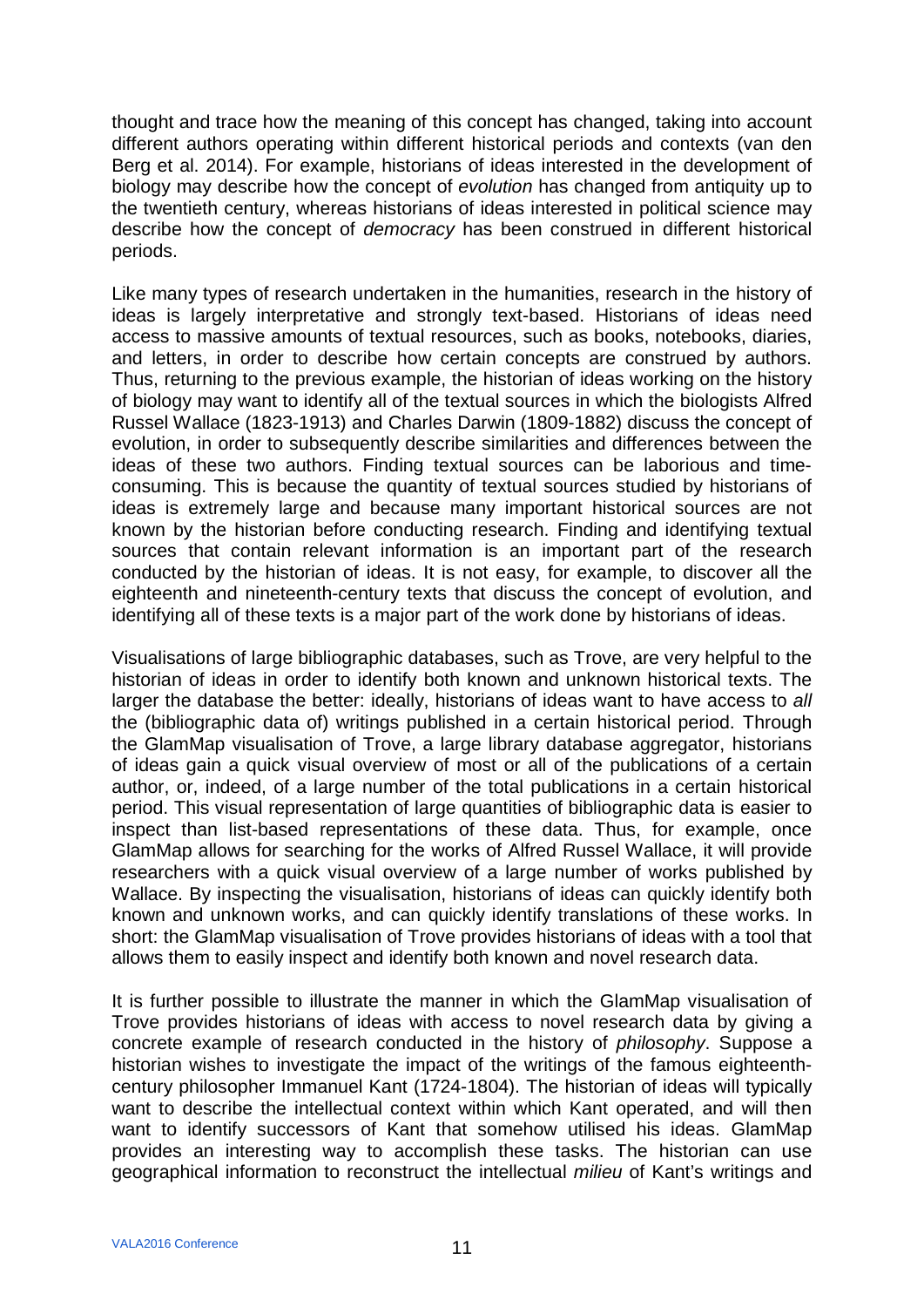identify successors of Kant who utilised his philosophical ideas. Throughout his life, Kant worked in the city of Königsberg, Prussia (now the city of Kaliningrad, Russia). By clicking on Königsberg, the GlamMap visualisation of Trove provides a quick overview of all the writings published in Königsberg (partially depicted below).

|                                               | und Jurisprudenz<br>(Trove API)                                                                                                                          |             |      |
|-----------------------------------------------|----------------------------------------------------------------------------------------------------------------------------------------------------------|-------------|------|
| Hoffmann, Johann<br>Gottfried, 1765-<br>1847. | Das Interesse des<br>Menschen und<br>Bürgers bei den<br>bestehenden<br>Zunftverfassunge<br>(Trove API)                                                   | koenigsberg | 1803 |
| Krug, Wilhelm<br>Traugott, 1770-<br>1842.     | System der<br>theoretischen<br><b>Philosophie (Trove</b><br>API)                                                                                         | koenigsberg | 1825 |
| Johann Heinrich<br>Westphal 1794-<br>1831     | Logarithmische Tafeln<br>von Westphal (Trove<br>API)                                                                                                     | koenigsberg | 1821 |
| Krug, Wilhelm<br>Traugott, 1770-<br>1842.     | System der<br>theoretischen<br><b>Philosophie (Trove</b><br>API)                                                                                         | koenigsberg | 1825 |
| Herbart, Johann<br>Friedrich, 1776-<br>1841.  | <b>Allgemeine</b><br>Metaphysik, nebst<br>den Anfängen der<br>philosophischen<br>Naturlehre von<br><b>Johann Friedrich</b><br><b>Herbart (Trove API)</b> | koenigsberg | 1828 |
| Herbart, Johann<br>Friedrich, 1776-           | Allgemeine<br>Metaphysik, nebst                                                                                                                          | koenigsberg | 1828 |

Figure 7: subset of works published in Königsberg.

Among the publications listed are books written by Wilhelm Traugott Krug (1770- 1842) and Johann Friedrich Herbert (1776-1841). Krug and Herbert are little known philosophers who both succeeded Kant in the chair of logic and metaphysics at the University of Königsberg, and who developed philosophical ideas in reaction to Kant. By allowing for an intuitive and easy search by geographic location, the GlamMap visualisation of Trove thus allows historians of ideas to identify research data that enable the study of the way in which Kant's philosophy was shaped and transformed by his successors at the university of Königsberg, providing context and insight into the immediate reception of Kant's philosophy

### **6. Conclusion**

This paper has described the current state of development of GlamMap, a geovisualisation tool that displays library metadata on an interactive map. At VALA 2014, the authors presented a prototype of GlamMap that allowed for the interactive visualisation of over seven thousand bibliographic records. GlamMap has been improved to enable the visualisation of the approximately sixty million records of Trove, the biggest repository of bibliographic metadata of Australia. The visualisation of Trove's sixty million records required the development of an improved database structure, more efficient data retrieval methods, and more scalable visualisation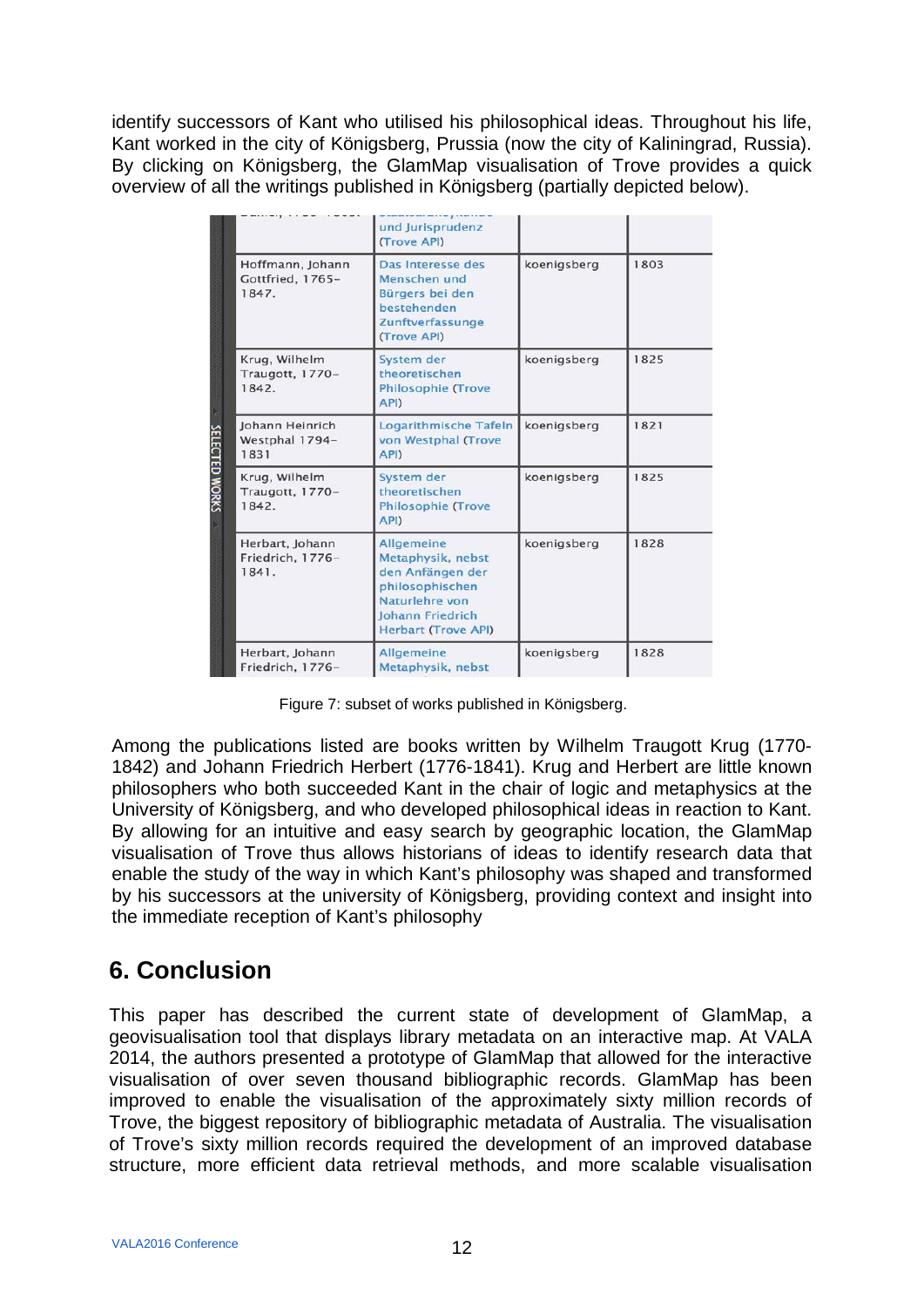algorithms. The paper has provided a use case that demonstrates that the visualisation of Trove allows researchers in the humanities, more specifically historians of ideas, to quickly search, navigate and explore the dataset, and to identify novel research data. In the future, it is planned to improve the geocoding of Trove's records, and to enable users to interactively filter the Trove dataset by enabling them to search for authors, titles, and for publications within ranges of publication dates.

## **Acknowledgements**

We thank Jasper Brekelmans for help with writing this paper. A. Betti, T. Castermans, B. Speckmann & K. Verbeek are supported by the project *Visual Analytics for the World's Library Data*, funded by the Netherlands Organisation for Scientific Research (NWO). H. van den Berg is supported by Europeana eCloud, #325091.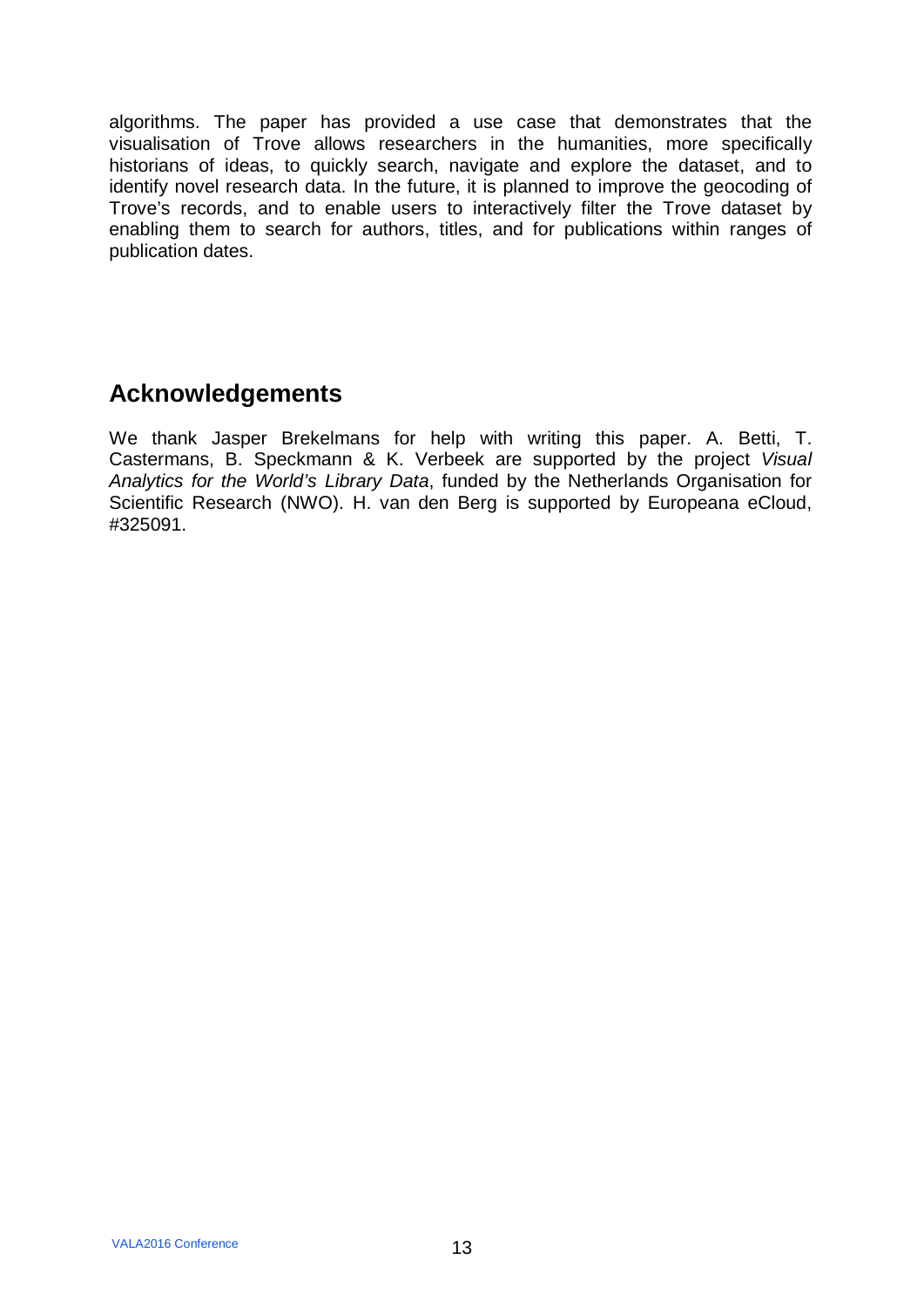#### **References**

Ancona, D, Freeston, M, Smith, T & Fabrikant, S 2002, 'Visual explorations for the Alexandria Digital Earth Prototype', in K Börner & C Chen (eds.), *Visual Interfaces to Digital Libraries,* Springer-Verlag, Berlin & Heidelberg, pp. 199– 213.

Betti, A, Gerrits, D.H.P, Speckmann, B & van den Berg, H 2014, 'GlamMap: Visualizing Library Metadata', *Proceedings of VALA 2014 - Libraries, Technologies, and the Future*.<http://bit.ly/1oWsPcj>

Betti, A & van den Berg, H 2014, '@PhilosTEI - Final user evaluation report' (November 2014)<http://axiom.humanities.uva.nl/philosteireport.pdf>

Bulger, M, Meyer, E.T, de la Flor, G, Terras, M, Wyatt, S, Jirotka, M, Eccles, K & Madsen, C 2011, *Reinventing research? Information practices in the humanities - A Research Information Network Report*, viewed 27 September 2015, [http://www.rin.ac.uk/system/files/attachments/Humanities\\_Case\\_Studies\\_for\\_screen\\_2\\_0.pdf](http://www.rin.ac.uk/system/files/attachments/Humanities_Case_Studies_for_screen_2_0.pdf)

Cai, G 2002, 'GeoVIBE: A visual interface for geographic digital libraries', in K Börner & C Chen (eds.), *Visual Interfaces to digital libraries*, Springer-Verlag, Berlin & Heidelberg, pp. 171–187.

Clarkson, E.C, Desai, K & Foley, J.D 2009, `ResultMaps: Visualization for search interfaces', *IEEE Trans. Visualization and Graphics*, vol. 15, no. 6, pp. 1057-1064.

Collins, C, Viegas, F & Wattenberg, M 2009, `Parallel tag clouds to explore and analyze faceted text corpora', *Proceedings of the IEEE Symposium Visual Analytics Science and Technology* (VAST), pp. 91–98.

Cui, W, Lui, S, Tan, L, Shi, C, Song, Y, Gao, Z.J, Tong, X & Qu, H 2011, 'TextFlow: towards better understanding of evolving topics in text', *IEEE Trans. Visualization and Graphics*, vol. 17, no. 12, pp. 2412-2421.

Europeana Foundation 2015, 'Europeana 4D', viewed 28 September 2015, [http://labs.europeana.eu/apps/europeana4d.](http://labs.europeana.eu/apps/europeana4d)

DPLA 2015, 'DPLA by County and State', viewed 28 September 2015, [http://dp.la/apps/14.](http://dp.la/apps/14)

Kellogg, L.H, Bawden, G.W, Bernardin, T, Billen, M, Cowgill, E, Hamann, B, Jadamec, M, Kreylos, O, Staadt, O & Sumner, D 2008, 'Interactive visualization to advance earthquake simulation', in K.F Tiampo, D.K Weatherley & S.A Weinstein (eds.), *Earthquakes: Simulations, Sources and Tsunamis*, Birkhäuser Verlag, Basel, pp. 621–633.

OCLC 2015, 'mapFast', viewed 28 September 2015, [http://www.oclc.org/research/themes/data-science/mapfast.html.](http://www.oclc.org/research/themes/data-science/mapfast.html)

Oelke, D, Strobelt, H, Rohrdantz, D, Gurevych, I & Deussen, O 2014, 'Comparative Exploration of Document Collections: a Visual Analytics Approach', *Computer Graphics Forum*, vol. 33, no. 3, pp. 201-210.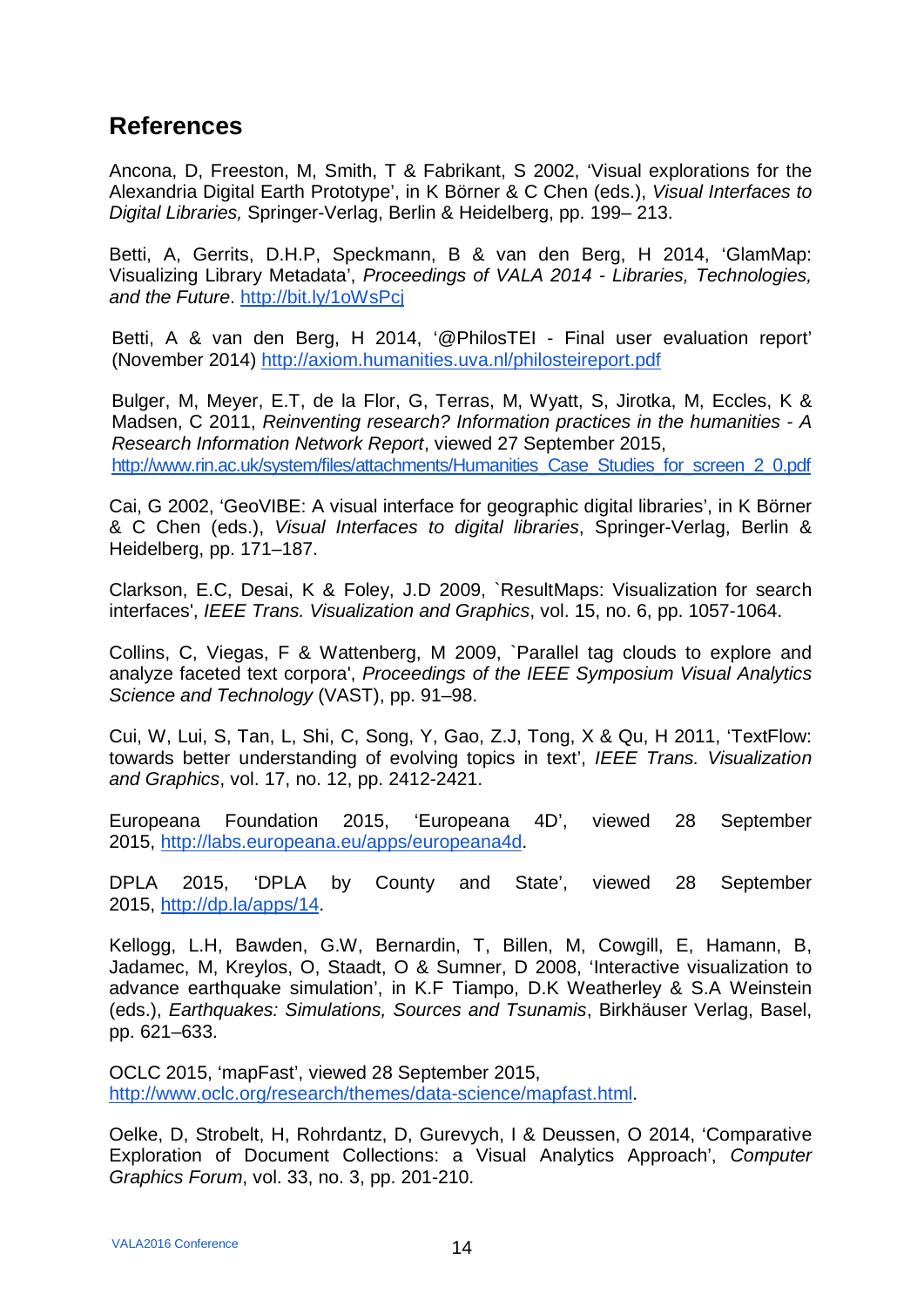Preim, B & Oeltze, S 2008, '3D visualization of vasculature: an overview', in Linsen, H Hagen & B Hamann (eds.), *Visualization in medicine and life sciences*, Springer-Verlag, Berlin & Heidelberg, pp. 39–59.

Risse, W 1965, *Bibliographia logica*, Georg Olms, Hildesheim.

Smith, T.R 1996, 'A digital library for geographically referenced materials', *Computer*, vol. 29, no. 5, pp. 54–60.

Thudt, A, Hinrichs, U & Carpendale, S 2012, 'The Bohemian Bookshelf: supporting serendipitous book discoveries through information visualization', *Proceedings SIGCHI Conference on Human Factors in Computing Systems* (CHI' 12), pp. 1461- 1470

Van den Berg, H, Parra, G, Jentzsch, A, Drakos, A & Duval, E 2014. 'Studying the History of Philosophical Ideas: support tools for research discovery, navigation, and awareness'. *Proceedings of the 14th International Conference on Knowledge Technologies and Data-driven Business* (*I-know 2014*), Article no. 12. DOI: 10.1145/2637748.2638412.

Van Mameren, J, Peterman, E.J.G & Wuite, G.J.L 2008, 'See me, feel me: methods to concurrently visualize and manipulate single DNA molecules and associated proteins', *Nucleic Acids Research*, vol. 36, no. 13, pp. 4381–4389.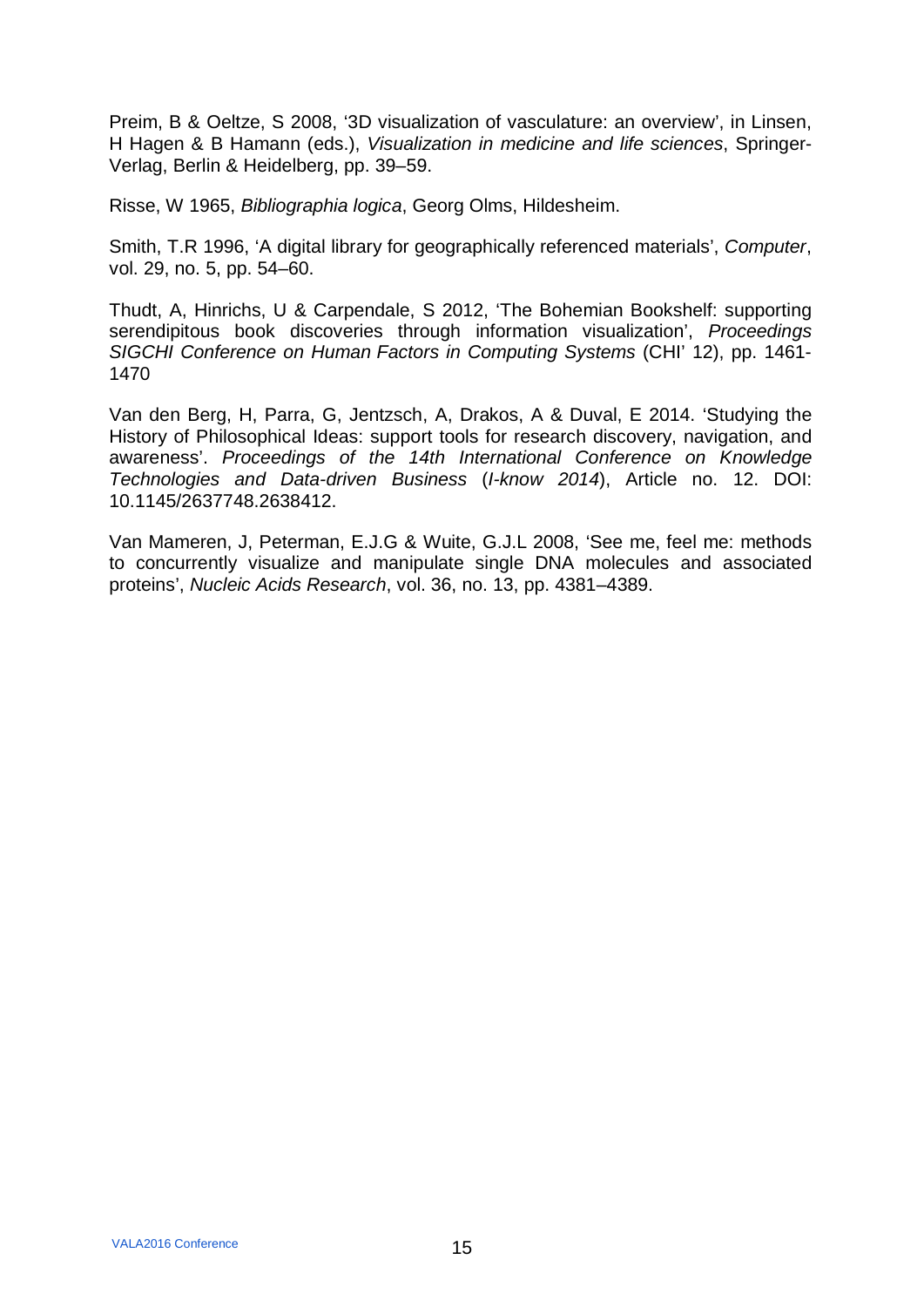### **Appendix I - History and Evaluation of GlamMap**

GlamMap has been developed within six projects starting from 2010: four grants from the [The Young Academy](http://www.dejongeakademie.nl/en) [\(De Jonge Akademie\)](http://www.dejongeakademie.nl/) of the [Royal Netherlands](http://knaw.nl/en)  [Academy of Arts and Sciences](http://knaw.nl/en) [\(Koninklijke Nederlandse Akademie van](http://www.knaw.nl/)  [Wetenschappen\)](http://www.knaw.nl/) (2010, *Mapping Scientific Philosophy in Europe*; 2011, *Mapping Philosophy 2;* 2012, *GlamMap glammed up;* 2013, *SalVing GlamMap* 2013), one ERC [\(European Research Council\)](http://erc.europa.eu/) [Proof of Concept](http://erc.europa.eu/mapping-culture-glammap-scalability-insightful-metadata-visualisation-glam-cultural-heritage-sector) of the ERC Starting Grant [Tarski's Revolution: A New History](http://axiom.vu.nl/) and the current project, [Visual Analytics](http://www.nwo.nl/en/research-and-results/research-projects/80/2300188480.html) for the [World's Library Data,](http://www.nwo.nl/en/research-and-results/research-projects/80/2300188480.html) funded by the [Netherlands Organisation for Scientific Research](http://www.nwo.nl/) (NWO) in partnership with [OCLC.](http://www.oclc.org/)

The six projects have involved eight main researchers, including a core group of expert users in the humanities from the group of Arianna Betti (University of Amsterdam, Concepts in Motion - Axiom Group) and researchers in computer science from the Applied Geometric Algorithms group of Bettina Speckmann (Technical University of Eindhoven) working in close cooperation.

In the first phase of development (2010-2013), evaluation of GlamMap has been done by the core group of expert users from the field of philosophy. In the second phase (2013-15) the evaluation has been conducted in two additional ways: (1) via presentations in interdisciplinary (inter)national meetings involving a global spectrum of researchers in the sciences, arts and humanities, (2) via market research (based on desk research, email exchanges, phone interviews and workshops) with a diverse cohort of linguists, archaeologists, scientometrists, <sup>[12](#page-18-11)</sup> book studies scholars, experts in innovation studies, experts from the GLAM sector (from National libraries, digital cultural heritage organisations, museums, and multi-library projects), officers from governmental organisations such as patent offices, mostly from the Netherlands. The workshops took place on June 27th, and August 29th, 2014.